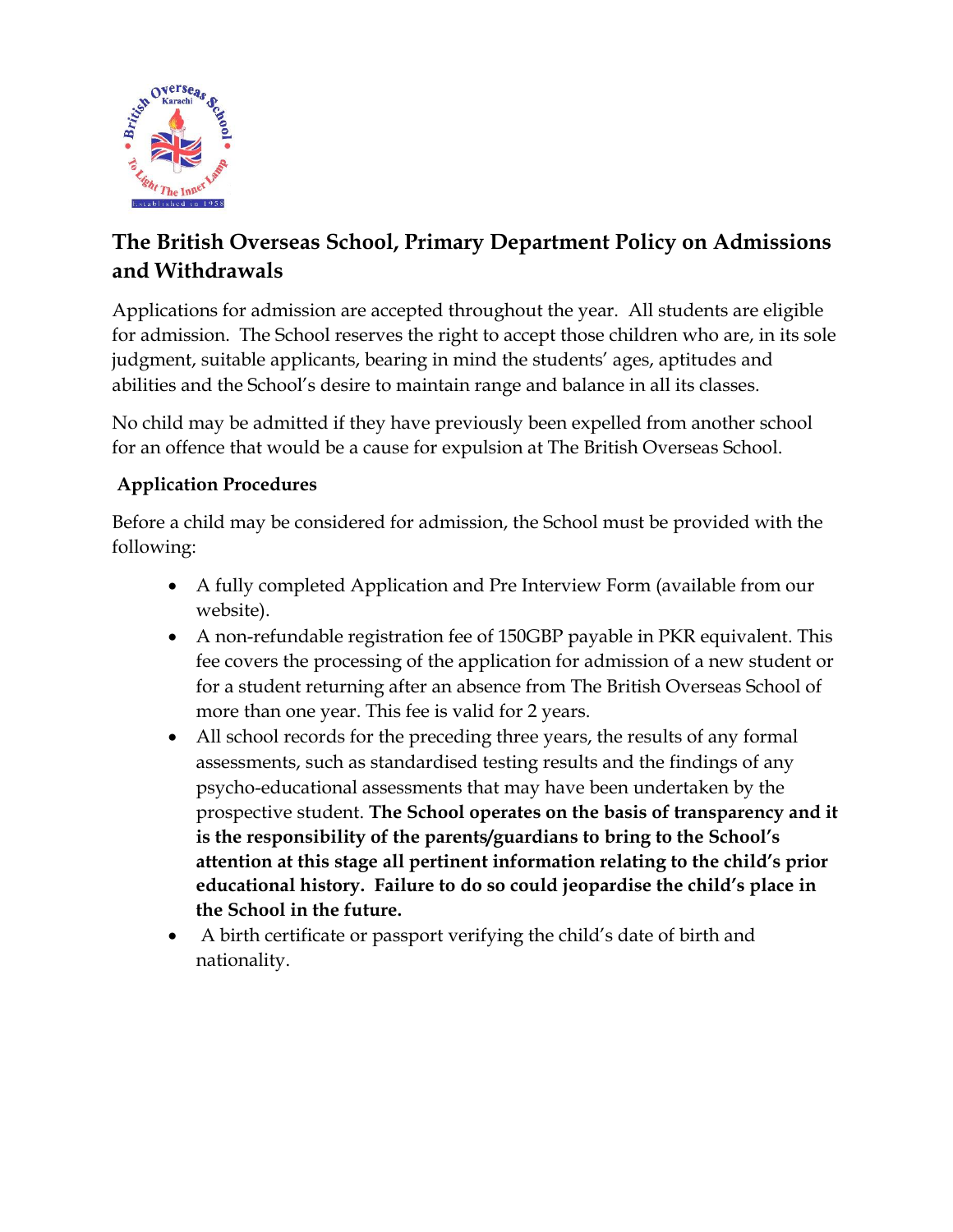After receiving the required documentation the School may:

- Decide not to take the application further.
- Place the student's application on the waiting list for that year. In this case, the 'Assessment Procedures' will only come into effect when a place becomes available or is expected to become available.
- Proceed with the 'Assessment Procedures', if a place is available or is expected to become available.

#### **Age Requirements**

Students should only be admitted to their appropriate age group as at 31 August of the year of admission.

| Pre-Nursery | 2 years |
|-------------|---------|
| Nursery     | 3 years |
| Reception   | 4 years |
| Year 1      | 5 years |
| Year 2      | 6 years |
| Year 3      | 7 years |
| Year 4      | 8 years |
| Year 5      | 9 years |

Sometimes students are suited for entrance into particular year levels at the British Overseas School outside of their normal age group. Therefore, it is possible, at the Principal's discretion, and based on a consideration of the student's age, aptitude and ability, including where necessary an evaluation of records from previously attended schools and testing administered at the British Overseas School, to admit students who do not strictly meet the age requirements outlined above.

## **Waiting Lists**

- 1. A place on the waiting list for a particular class/year group is held for the duration of the year for which the application is made. If a place does not become available, the place is not carried over to the following year. For example, if an application has been made to join Year 4 but a place does not become available, the application is not carried forward to the waiting list for Year 5 of the following year. The application must be made afresh.
- 2. The School is not committed to taking children from the waiting lists on a "first come/first served" basis. It is committed to admitting those children who best fit in with the school's educational mission, aims and objectives. All decisions on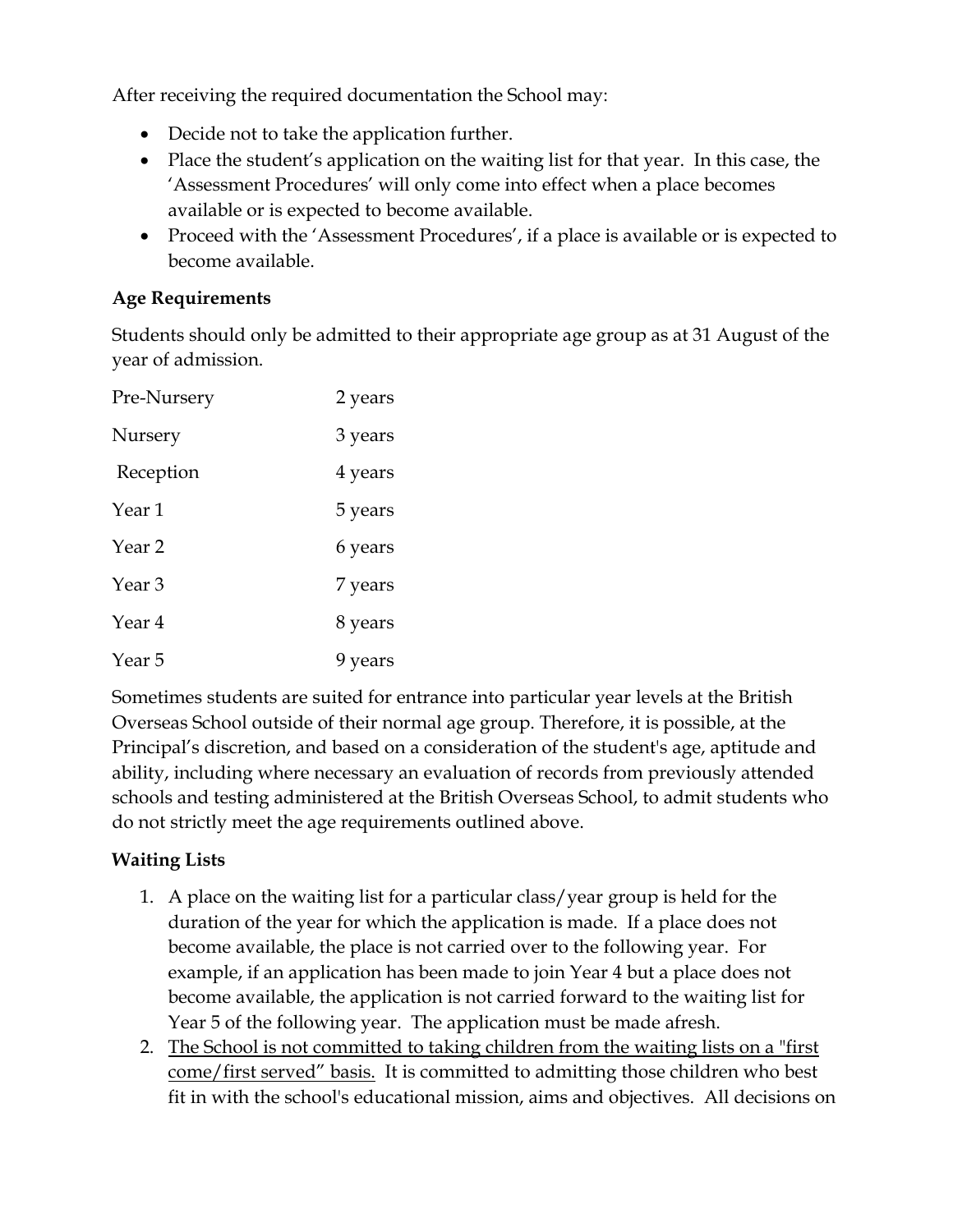which pupils to admit into the School rest immediately with the Principal and, finally, the Admissions Sub-Committee of the Board.

# **Assessment Procedures**

If the School wishes to continue the procedure, the following will be taken into consideration when determining whether or not to offer a place:

- The results of an interview with the child's parents/guardians if they have been called by the Principal.
- The results of the School's entrance assessments, which are designed to indicate the student's current academic standing in a number of core areas and their academic potential, as well as their ability to work with and relate to others. This will generally be undertaken by observing a child in the appropriate class for a full or half day in some of the Primary Classes.

In cases where parents and students seeking entry to the School are unable to attend the allotted date for assessment, an alternative may be given under exceptional circumstances and at the discretion of the School senior management.

For admission into year 3-5, if a student is out of the country at the time of the assessment, the School may forward the assessment papers to the student's current school. This will only happen if the current school agrees to co-operate with the administration of the assessment.

**The School reserves the right, at its sole discretion, either to accept or to reject any application for admission. In those cases where an application is rejected, the School is under no obligation to show cause for the non-acceptance of the child concerned.**

# **Enrolment Procedures**

When a place is available and a student is accepted for admission, an offer will be made in writing. This must be taken up within 30 days. To accept the offer, parents are required to

- Complete the School 'Enrolment Form'.
- Complete The School 'Medical History Form'.
- Pay an Entrance Fee (a single charge to be advised at time of enrolment).

## **Tuition and Other Fees**

Tuition fees are set annually by the Board and are charged, in Pounds Sterling but payable in PKR, as follows:

 **Registration fee:** A single payment shall be made at the time of application for admission of a new student, or of a student returning after an absence of one year or longer. This fee is not refundable, even if the student is not accepted for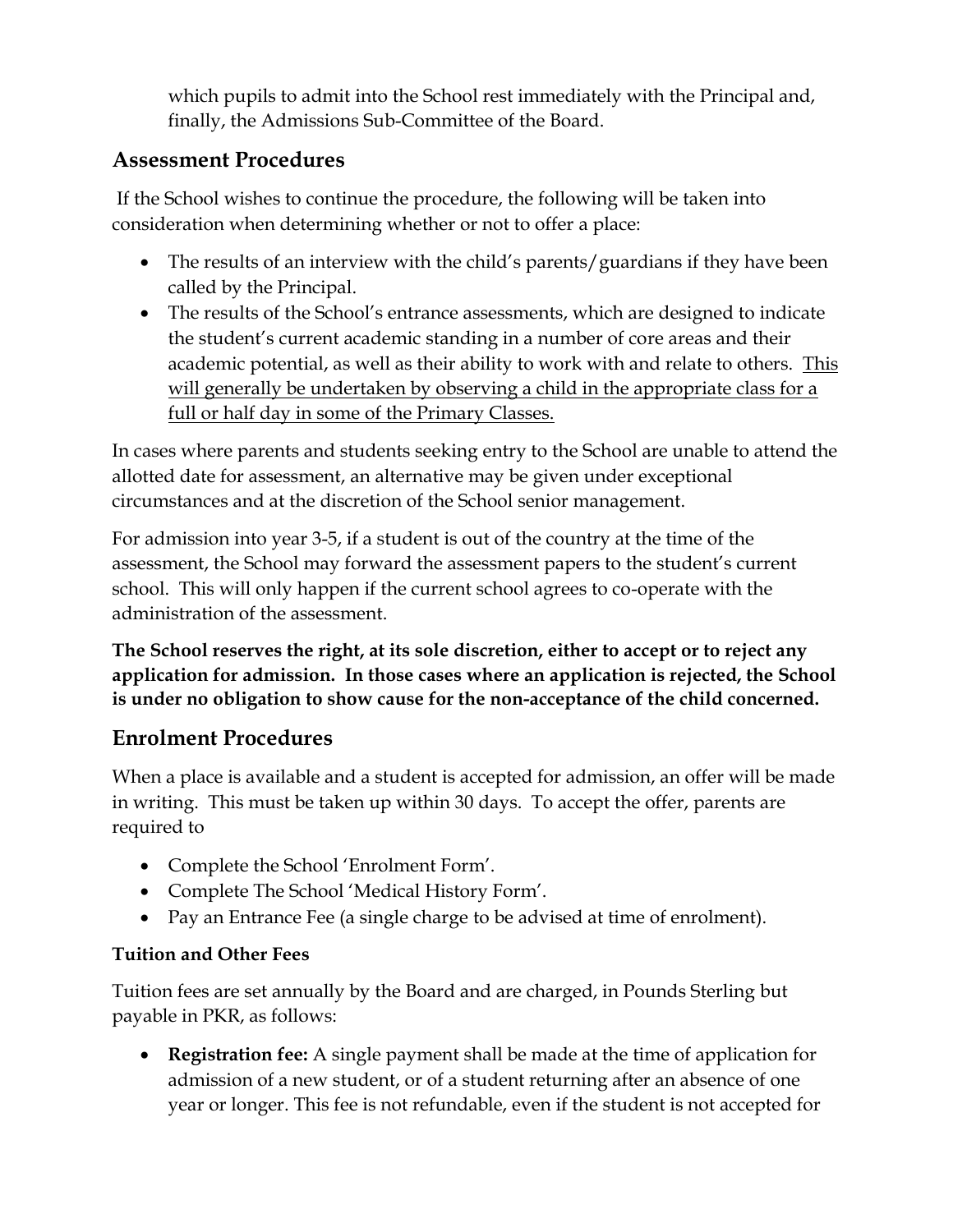admission to The British Overseas School or the application for admission is withdrawn.

- **Entrance Fee:** This is levied at the date of entrance for students who have not previously attended the BOS or who are returning after more than one academic year away from the BOS.
- **Tuition fees:** These are payable either annually or according to the schedule of payments (see 'Tuition Fee Payment Schedule').
- **Security Surcharge:** Payable according to the schedule of payment.

## **Refunds**

None of the above fees are refundable, under any circumstances.

## **Entrance Fees**

1. The Entrance Fee remains valid so long as the student's stay at the School is uninterrupted by no more than one academic year. An interruption of more than this will require a new payment of the Entrance Fee, if the student is re-admitted. Readmission is not guaranteed and the application will be assessed alongside other new applicants. The Entrance Fee does not remain valid if an interruption (of whatever length) is due to exclusion for non-payment of tuition fees.

## **Tuition Fee Payment Schedule**

Tuition fees are payable in three instalments. They are as follows:

| Instalment 1 | 25% Payable in June of the preceding year (end of the Summer |
|--------------|--------------------------------------------------------------|
|              | Term)                                                        |
| Instalment 2 | 25% Payable in September (beginning of the Autumn Term)      |
| Instalment 3 | 50% Payable in January (beginning of the Spring Term)        |

The School Board will determine annually the exact dates by which payments should be received.

## **Payment Schedule for Students Joining Mid-Term**

In cases where students join after the end of the school year (i.e. after the end of the summer term) or mid-term once the school year has started, the following applies:

| Joining before half-term of the Autumn Term | Instalments $1 \& 2$ immediately payable  |
|---------------------------------------------|-------------------------------------------|
|                                             | in full. Instalment 3 payable as it falls |
|                                             | due.                                      |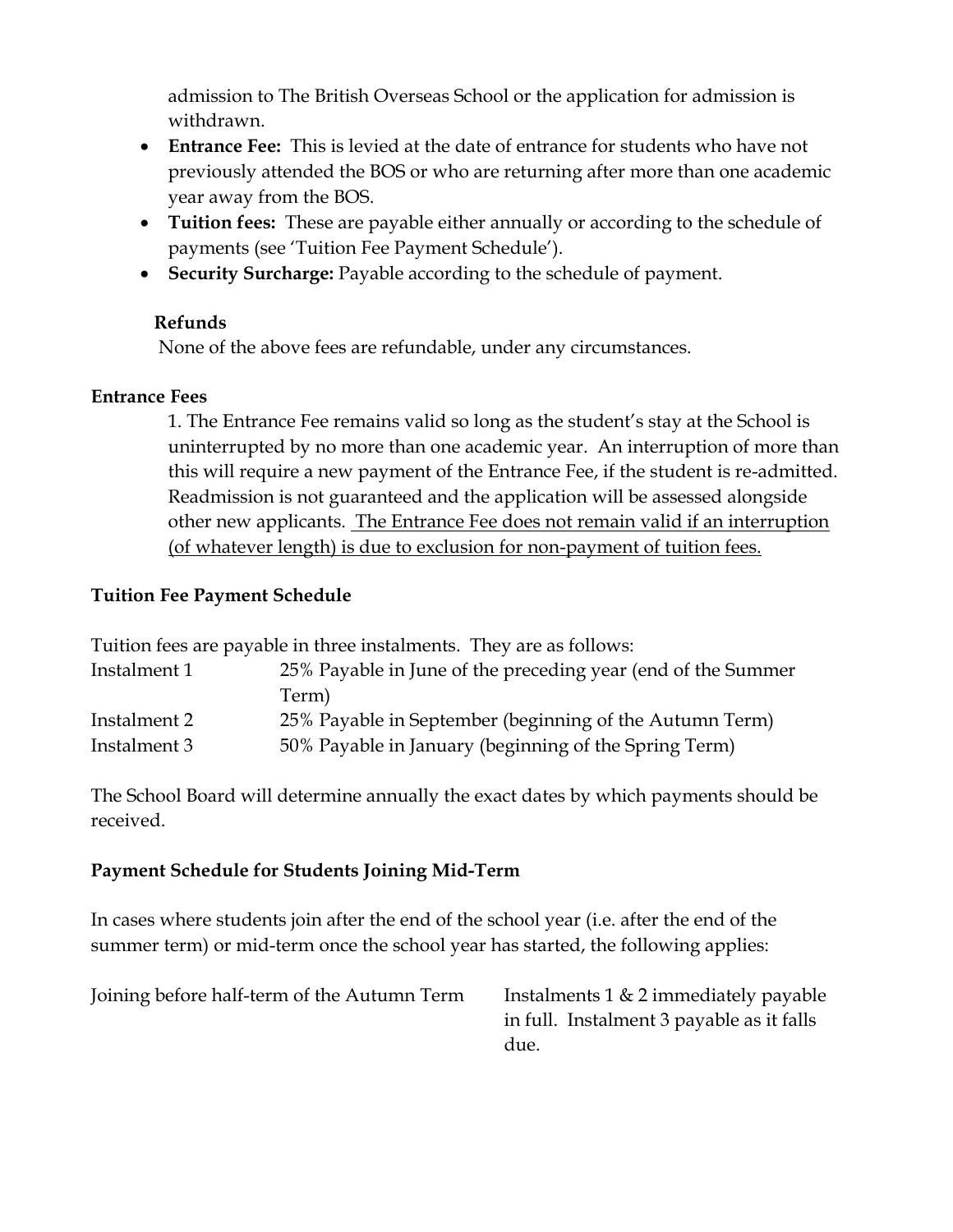Joining after half-term of the Autumn Term Instalment 2 immediately payable in full.

Joining at any time in the Summer Term 50% of Instalment 3 immediately

Instalment 3 payable as it falls due. Joining at any time in the Spring Term Instalment 3 immediately payable in full. payable.

#### **Payment of Tuition Fees**

1. The tuition fee amount remains *quoted in GBP*, but the actual *payment is required in Pakistan Rupees*.

2. At this stage, the amount of Pakistan Rupees is left blank because *the rate of exchange is to be determined on the day on which you pay the challan*.

3. The daily market rate will be set *by the school* at 11.30am each day. This rate will be locked until 3pm on that day.

4. Payments can only be made with the school Accounts Department, between the hours of 12noon and 3pm (Monday to Thursday) and 12noon to 1pm (Friday).

5. When making the payment, parents will submit a PKR cheque, in favor of the "British Overseas School Association", for the amount due in PKR equivalent to the GBP value of the fees. The fee challan should be submitted at the same time.

#### **Non-Payment of Tuition Fees**

School places for students in the school are guaranteed only to those students whose fees are paid on or before the due date. If fees are not paid by the due date, the student's name is removed from the class lists. Re-inclusion of the student will not be considered until all outstanding fees have been paid in full. Should the family wish the child to be readmitted, it will be treated as a new application. If there is a waiting list for that year group, the student's name may be placed at the end of the waiting list. The decision to do so is at the discretion of the Board upon the advice of the Principal. If the student is readmitted, the parents will be required to pay the Registration Fee and Entrance Fee again.

# **Voluntary Withdrawal Procedures**

Parents wishing to withdraw their children from the British Overseas School must give at least one term's notice, in writing, of their intention to do so. Failure to do this will result in the forfeiture of one term's tuition fees. The periods of notice shall be as follows:

| Date of Intended Withdrawal | Date by which Notice Required      |
|-----------------------------|------------------------------------|
| Beginning of Autumn Term    | First day of preceding Summer Term |
| Beginning of Spring Term    | First day of preceding Autumn Term |
| Beginning of Summer Term    | First day of preceding Spring Term |